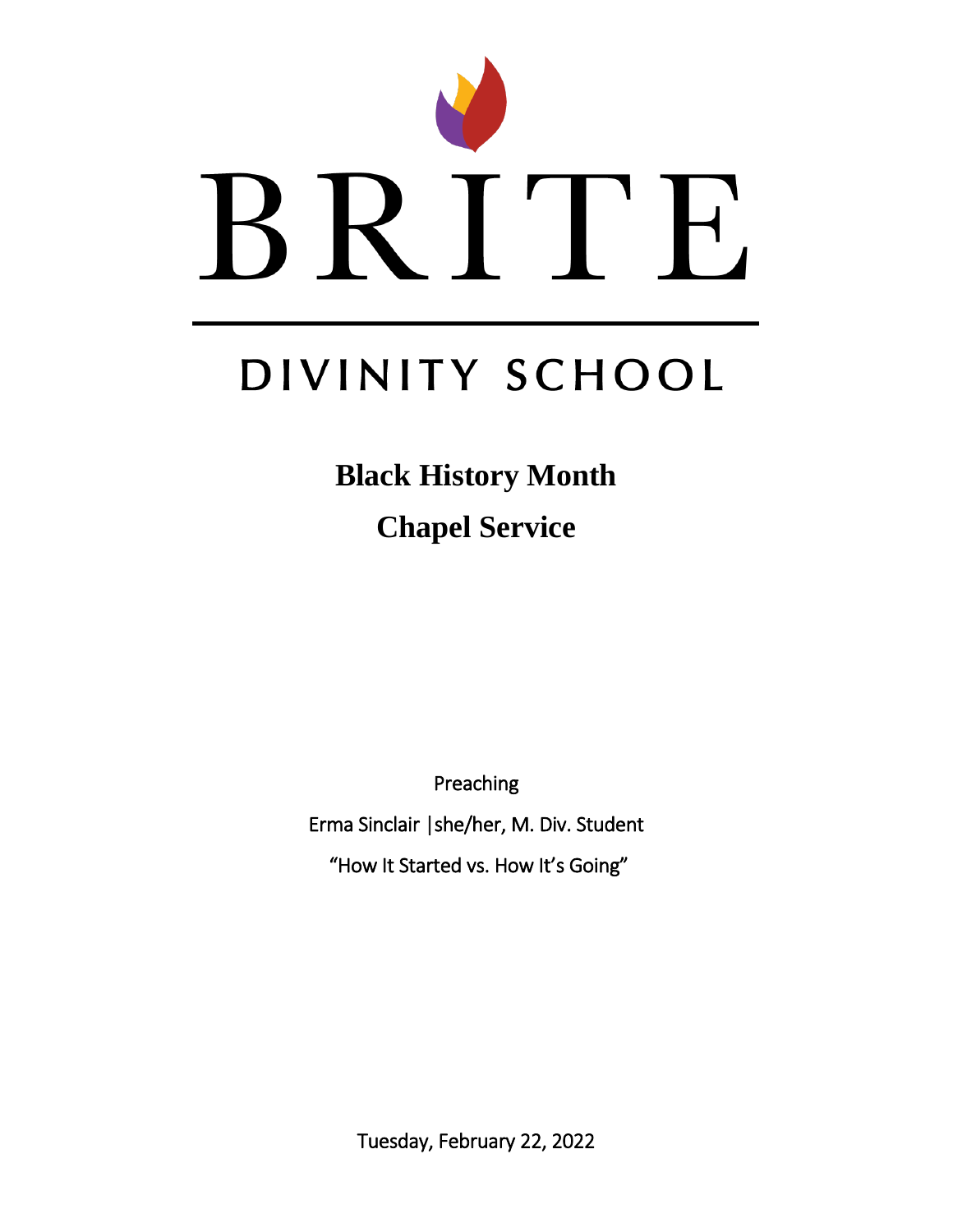

## Prelude Music Worship Leader/Musician Chris Chism (he/him)

## Welcome Dr. Oluwatomisin Oredein (we/our or she/her), Assistant Professor in Black Religious Traditions, Constructive Theology and Ethics, Director of the Black Church Studies Program.

## Worship Song *Grave Clothes* by Tribl & Maverick City Music

Well, I walked out of my grave clothes and I came out in a new robe, I was Buried there for too long, now I come alive in the one who has conquered it all Walked out of my grave clothes and I came out in a new robe, I was Buried there for too long, now I come alive in the one who has conquered it all

God breathed in me made these dry bones come alive God conquered death, oh, God breathed in me Made these dry bones come alive God conquered death And because God did it, I can do it too

Well, I walked out of my grave clothes and I came out in a new robe, I was Buried there for too long, now I come alive in the one who has conquered it all Walked out of my grave clothes and I came out in a new robe, I was Buried there for too long, now I come alive in the one who has conquered it all

See, God breathed in me, God made these dry bones come alive And God conquered death and because God did it, I can do it too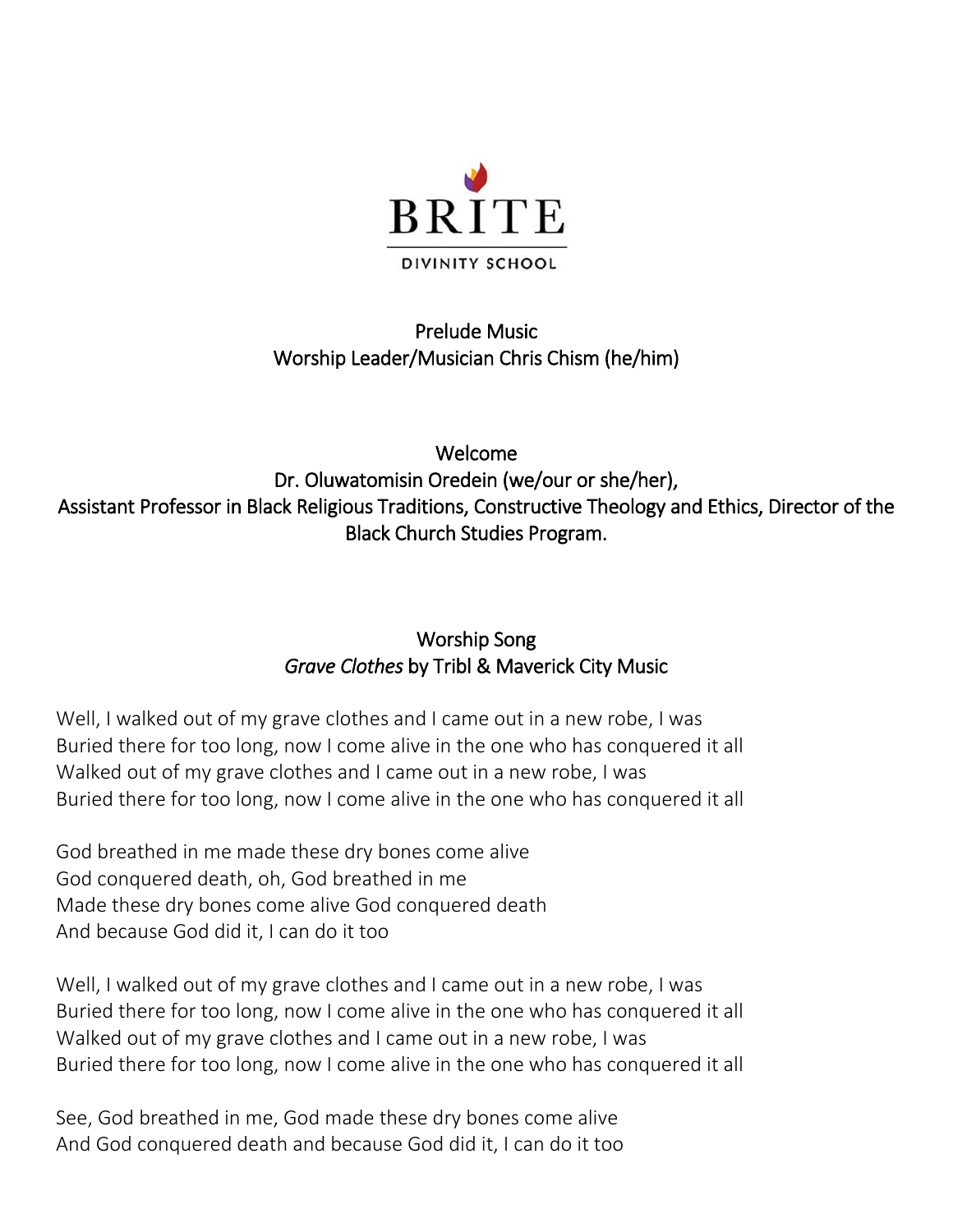

Well, I, I walked out of my grave clothes and I came out in a new robe, I was Buried there for too long, now I come alive in the one who has conquered it all Walked out of my grave clothes and I came out in a new robe, I was Buried there for too long, now I come alive in the one who has conquered it all

Said, Jesus, my Savior, Savior, Savior, You saved us Jesus, my Savior, You are my Savior, Savior, You saved us He slayed my giants And He crushed my enemy Closed the mouth of the lions and because He did it, I can do it too Because He did it, I can do it too, yeah Oh, because He did it, I can do it too Because He did it, I can do it too Because He did it, I can do it too

#### Prayer

Yevette Christy (she/her), D. Min Student

#### Poetry Reading

Chelsea Jones (she/her), M. Div. Student

#### *Be Nobody's* Darling by Alice Walker

Be nobody's darling; Be an outcast. Take the contradictions Of your life And wrap around You like a shawl, To parry stones To keep you warm. Watch the people succumb To madness With ample cheer;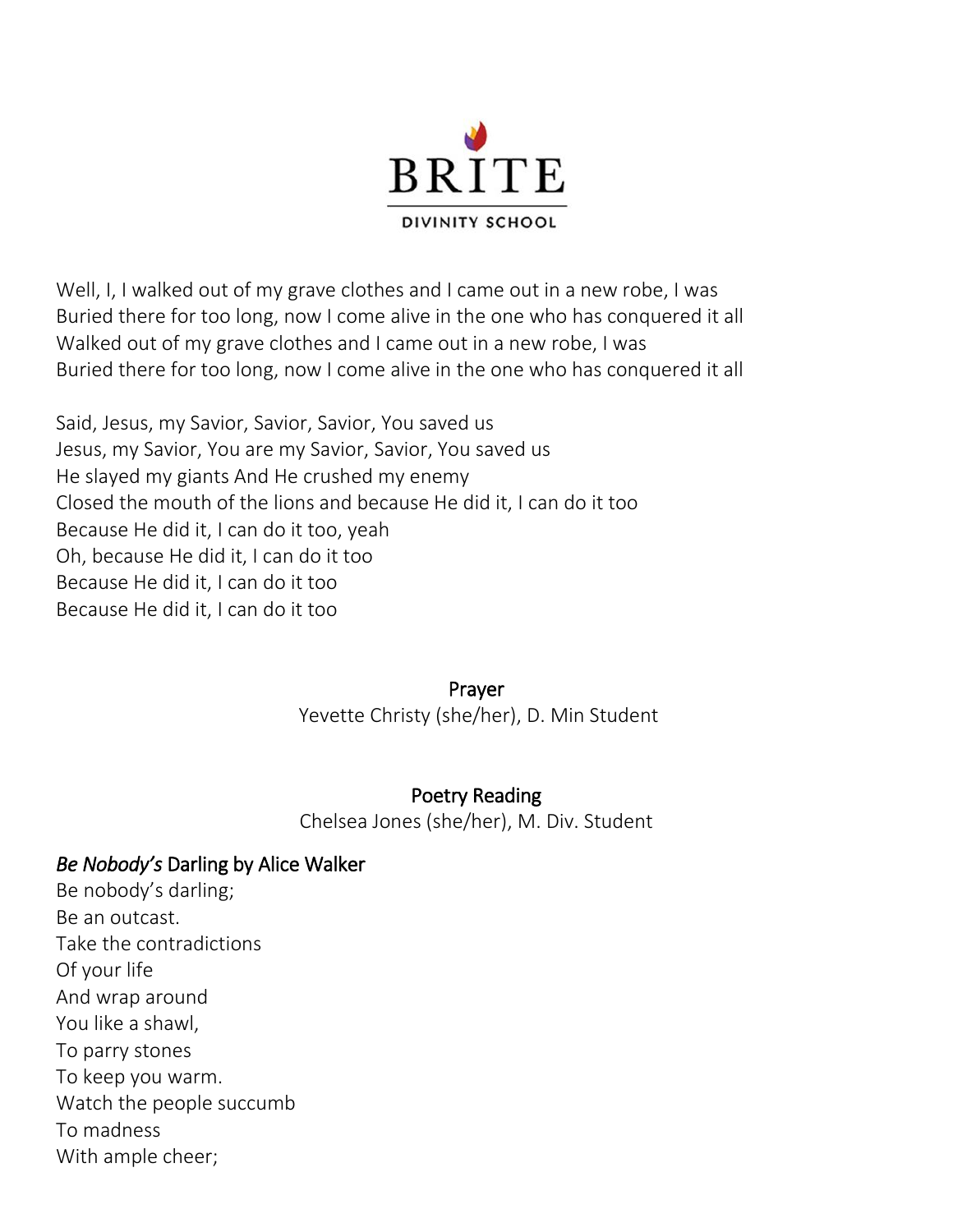

Let them look askance at you And you askance reply. Be an outcast; Be pleased to walk alone (Uncool) Or line the crowded River beds With other impetuous Fools. Make a merry gathering On the bank Where thousands perished For brave hurt words They said. But be nobody's darling; Be an outcast. Qualified to live Among your dead.

#### Upcoming Events

Jonathan Greer, (he/him), M.Div. Student

#### Greetings & Introduction of Musician

Jonathan Greer, M. Div. Student (he/him)

## Worship Song *Accepted* by Israel Houghton

I have a seat at the table, I know who I am, I know who I am I have a seat at the table, I know who I am, I know who I am I have a seat at the table, I know who I am, I know who I am I have a seat at the table, I know who I am, I know who I am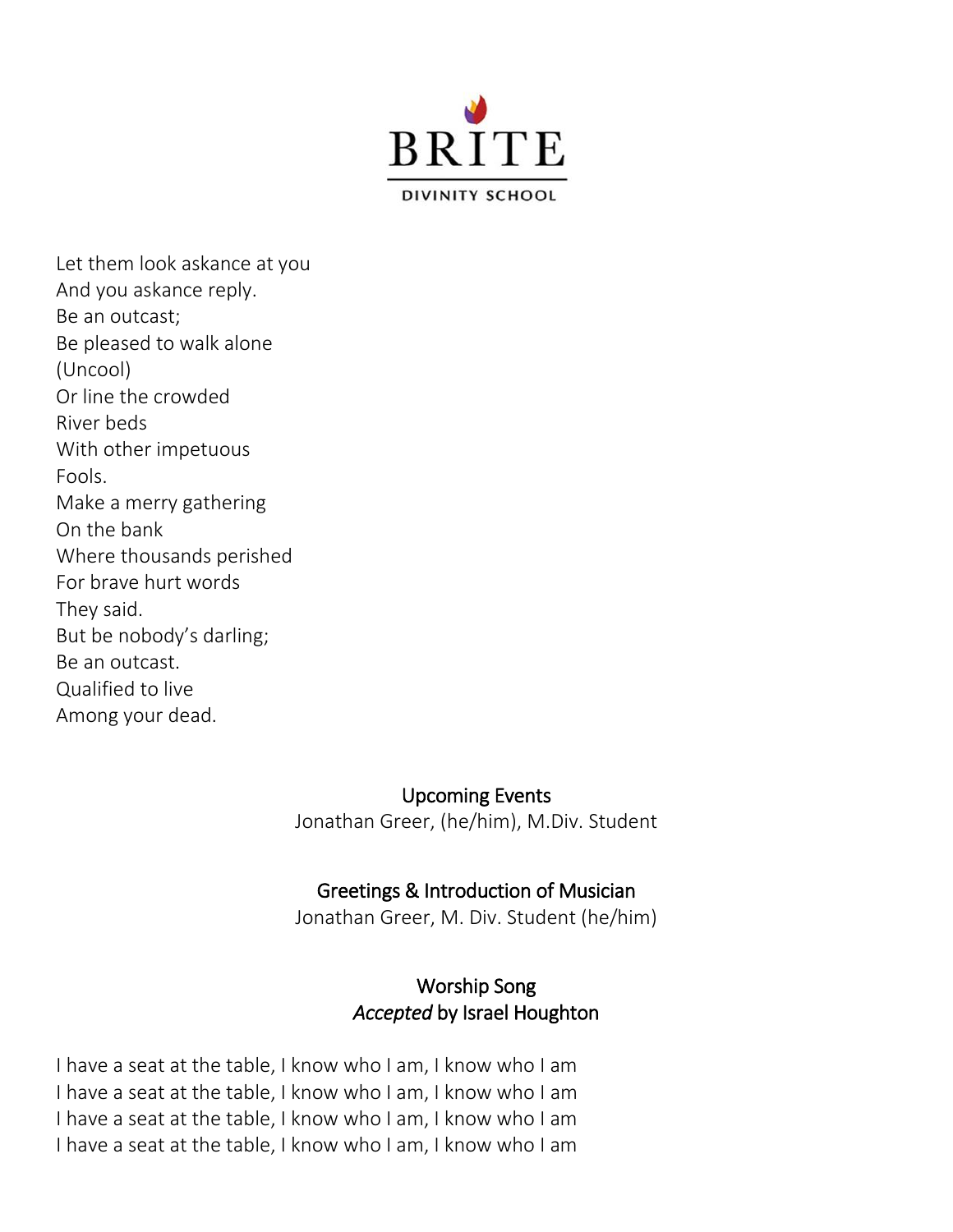

I am loved by You, loved by You I am loved by You, I am accepted, I am accepted

I have a hope and a future, I know who I am, I know who I am I have a hope and a future, I know who I am, I know who I am I have a hope and a future, I know who I am, I know who I am I have a hope and a future, I know who I am, I know who I am

I am loved by You, loved by You I am loved by You, I am accepted, I am accepted

You won't make me work for your love It's already mine, You say that I am accepted You won't make me earn this grace, no It's already mine, You say that I am accepted

You won't make me work for your love It's already mine, You say that I am accepted You won't make me earn this grace, no It's already mine, You say that I am accepted

#### Scripture Reading

Frank Karoli Balagaju (he/him), M. Div. Student

#### John 1:1-5 NRSV

In the beginning was the Word, and the Word was with God, and the Word was God. He was in the beginning with God. All things came into being through him, and without him not one thing came into being. What has come into being in him was life,[\[a\]](https://www.biblegateway.com/passage/?search=John%201%3A1-5&version=NRSV#fen-NRSV-26039a) and the life was the light of all people. The light shines in the darkness, and the darkness did not overcome it.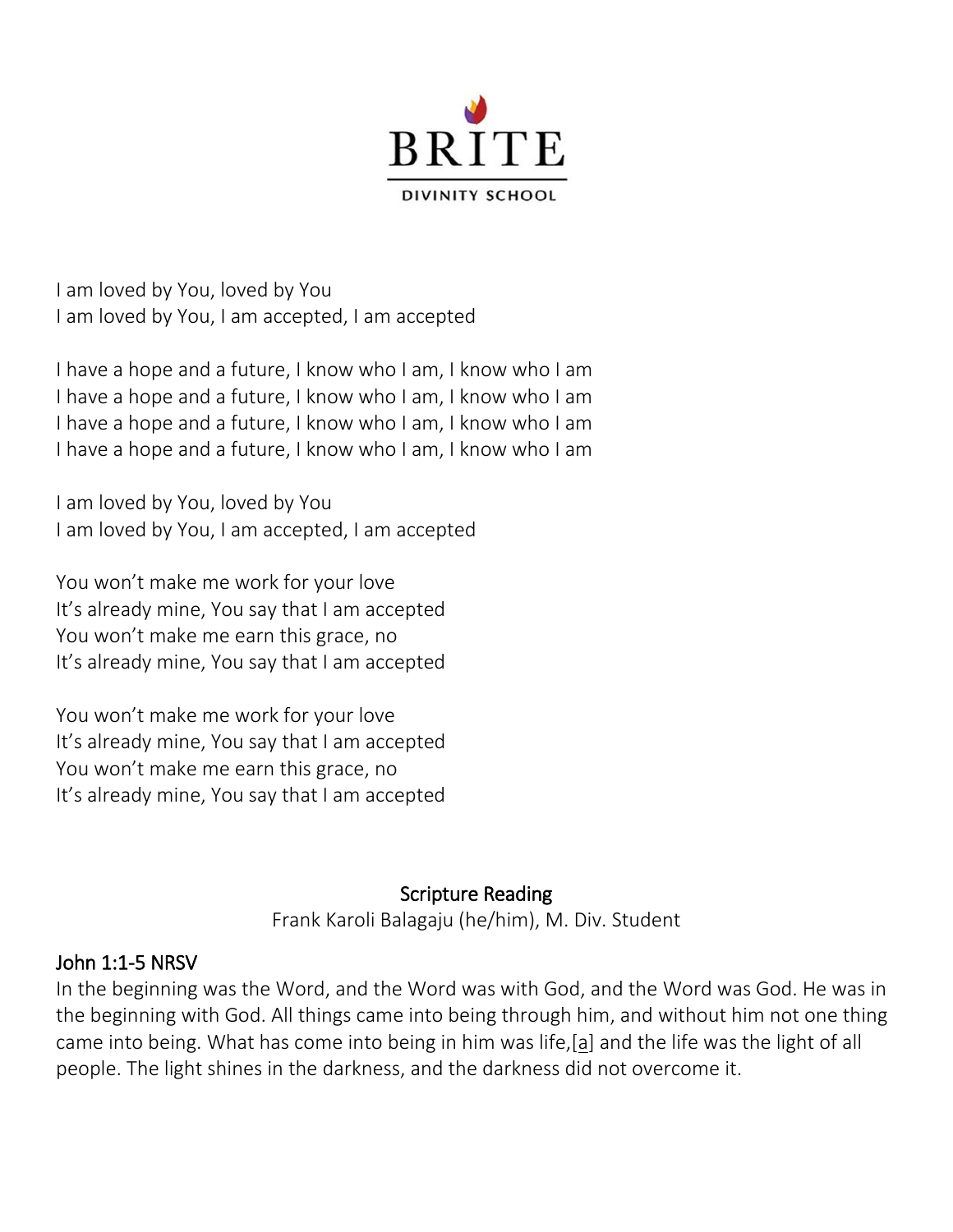

Introduction of Preacher Dr. Oluwatomisin Oredein (we/our or she/her)

Sermon Erma Sinclair (she/her), M. Div. Student *"How It Started vs. How It's Going"*

Interlude Music

### **Communion**

Dr. Michael Miller (he/him), Executive Vice President and Dean

# Worship Song Goodness of God by CeCe Winans

I love You, God, for Your mercy never fails me All my days, I've been held in Your hands from the moment that I wake up Until I lay my head, I will sing of the goodness of God

'Cause all my life You have been faithful and all my life You have been so, so good With every breath that I am able, I will sing of the goodness of God

I love Your voice, You have led me through the fire In darkest night You are close like no other I've known You as a Father, I've known You as a Friend And I have lived in the goodness of God

'Cause all my life You have been faithful, oh yes You have And all my life You have been so, so good